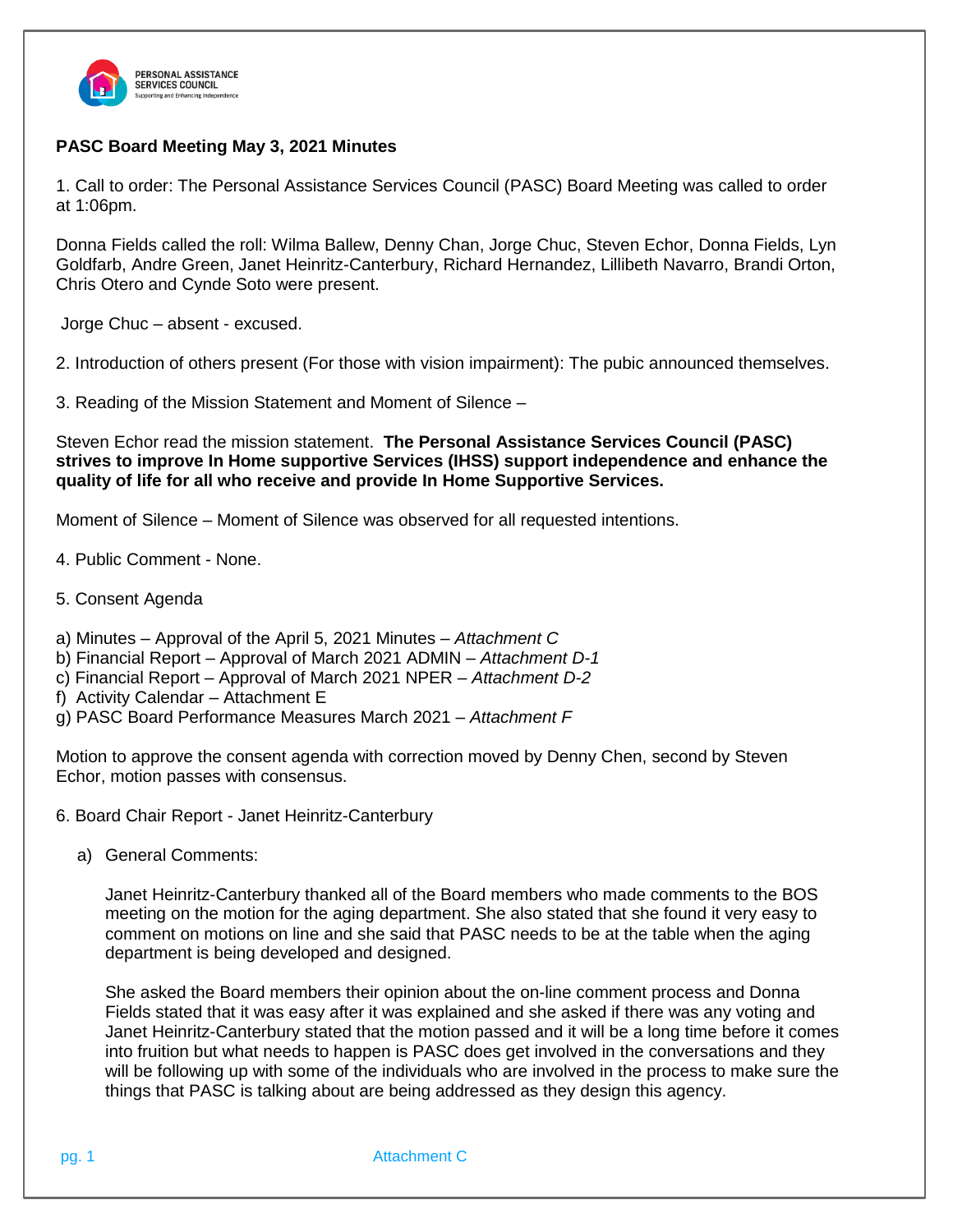Lyn Goldfarb commented and stated that she found it easy and helpful with information and the summary that was provided.

Cynde Soto also commented on how helpful it was and also stated that she contacted other non-Board members to submit comments.

Lillibeth Navarro asked about the que log time and how early should someone can call in to make a comment and Janet stated that she does not have that information but explained how to get to the section in the link as well as Chris Otero also explained her experience working with the link.

Greg Thompson asked Janet Heinritz-Canterbury about the public chat questions and he explained and reiterated about the motion that was passed by the LA County BOS meeting which they are creating a new department called Aging and People with Disabilities and this was a LA County Board meeting.

b) Board Discussion:

Janet Heinritz-Canterbury expressed her feelings about Denny Chan leaving the PASC Board to pursue a new role within his organization at Justice In Aging. She presented him with an appreciation award via Zoom and she read the inscription.

Several Board members have expressed their appreciation to Denny Chan and what he has done for PASC and his contribution to the IHSS community. Denny Chan also expressed his gratitude and thanksgiving to all of the Board members and he stated that he can still be reached by email as well as he commented on his seat on the PASC Board being filled.

Janet Heinritz-Canterbury acknowledged Steven Echor and Donna Fields for their birthdays.

Janet Heinritz-Canterbury reported on CICA and CARA and stated that CARA has an annual lobby day and the next one is May 21<sup>st</sup> which they will be virtually visiting every legislative office where they reside in all of California. She also explained what is done during "lobby day" as well as what the various topics and feedback. She also stated that the training is on May 14<sup>th</sup> and she sent the Board and email regarding it and if they wanted to sign up for it. She also expressed the importance of lobby day and encouraged the Board to participate.

Janet Heinritz-Canterbury reported on CICA, explained what it is about and explained PASC's advisory board and it functions. She also said that they are sponsoring a training called Empowered Elder Workshop and she explained what it was about and it will be June 2<sup>nd</sup> and June 21<sup>st</sup>. She also stated that she sent an email where the Board can sign up and participate.

Cynde Soto commented and stated that she has participated with CARA legislative visits and trainings and said it was worth it and powerful.

- 7. Executive Director's Report Greg Thompson
	- a) Re-Opening Plans for PASC

Greg Thompson reported on and talked about the governor's statements on re-opening on June 15<sup>th</sup>. He stated that PASC management has been meeting bi-weekly and discussing the reopening of the PASC office and what it will look like and bringing back employees. He stated that the focus is safety for the PASC employees as well who will work in the office and who will work virtual. He also stated that he is looking at it from a green environmental perspective, less

pg. 2 Attachment C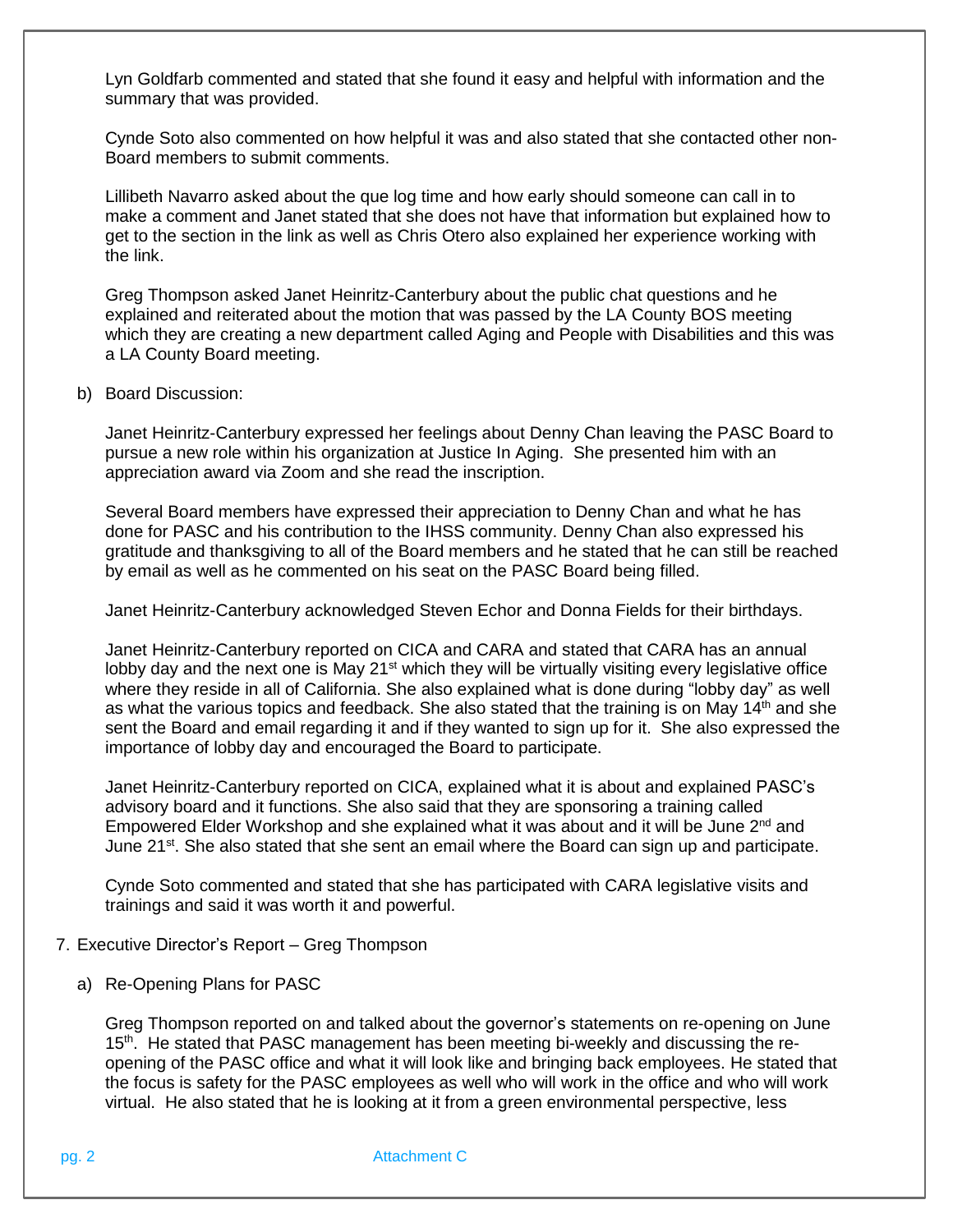driving on the freeways, job sharing, and other scenarios that involve hours of operations. He stated that he is looking at a target date around July 1<sup>st</sup> and they also have to deal the IT equipment concerns and bring them back in the office gradually. He reiterated the re-opening of PASC on July 1<sup>st</sup> but will do it in stages unless there are changes.

He asked the PASC Board for their thoughts and Denny Chen asked if PASC plans to give the PASC employees an option to work from home and Greg Thompson stated yes and that everything is on the table and he will see what is best for PASC and he will also look those employees who may need reasonable accommodations.

Lyn Goldfarb asked Greg Thompson if he knew how many PASC staff have been vaccinated or has he asked those questions and Greg Thompson stated that he does not have the answer and he stated that PASC has been following the guidelines of the city of Pasadena and he doesn't believe that PASC can ask the staff if they have been vaccinated or make that a requirement. Debi Hight added that PASC is not asking at this time and stated that the HR Manager is doing an informal tally and it is unsure if an employer can ask their staff if they have been vaccinated. Lyn Goldfarb also asked will the staff still be wearing mask once they return back to the office and Debi Hight stated that all of the stringent protocol will be in place.

Steven Echor asked since California is starting to open, is there a thought of the Board meeting in person at the Kenneth Hahn Hall of Administration and Greg Thompson stated that this is the end goal unless it is decided that it is easier to continue to do meetings via Zoom and he stated that he has not heard anything about not returning back to Kenneth Hahn Hall of Admin but the county and certain cities have protocols such as opening up to 50% per office. Debi Hight added and stated that PASC is still under the emergency executive order that was issued last March 2020 by the governor and that is why PASC can relax their teleconferencing standards and once they are lifted, PASC will be going back to the Kenneth Hahn Hall of Admin building, and she will also speak on the Brown Act pieces of legislation that may allow PASC to continue with teleconferencing.

Donna Fields asked Greg Thompson if he has asked the PASC staff about their thoughts of returning the office and Greg reiterated his statement from a previous question on the same topic.

Willis Oliver added that in reference to going back to Kenneth Hahn Hall of Admin, he is in constant contact with the executive office and they are still closed to the public.

- b) County Auditor-Controller Audit Contract Monitoring
- c) Greg Thompson stated that on May 10<sup>th</sup>, PASC will be going through the LA County Auditor-Controller Audit Contract Monitoring and he stated that this is separate from DPSS Contract audit as well as separate of the OMB audit and Debi Hight will be assisting in coordinating this audit.
- d) ADRC Extended Partnership Motion Attached Attachment G

Greg Thompson referred the Board to the Attachment – G and he expounded on it and believes that this will be a great opportunity to expand PASC and partner with ADRC and other agencies. He also stated that he would like to get Board approval for the ADRC Extended Partnership.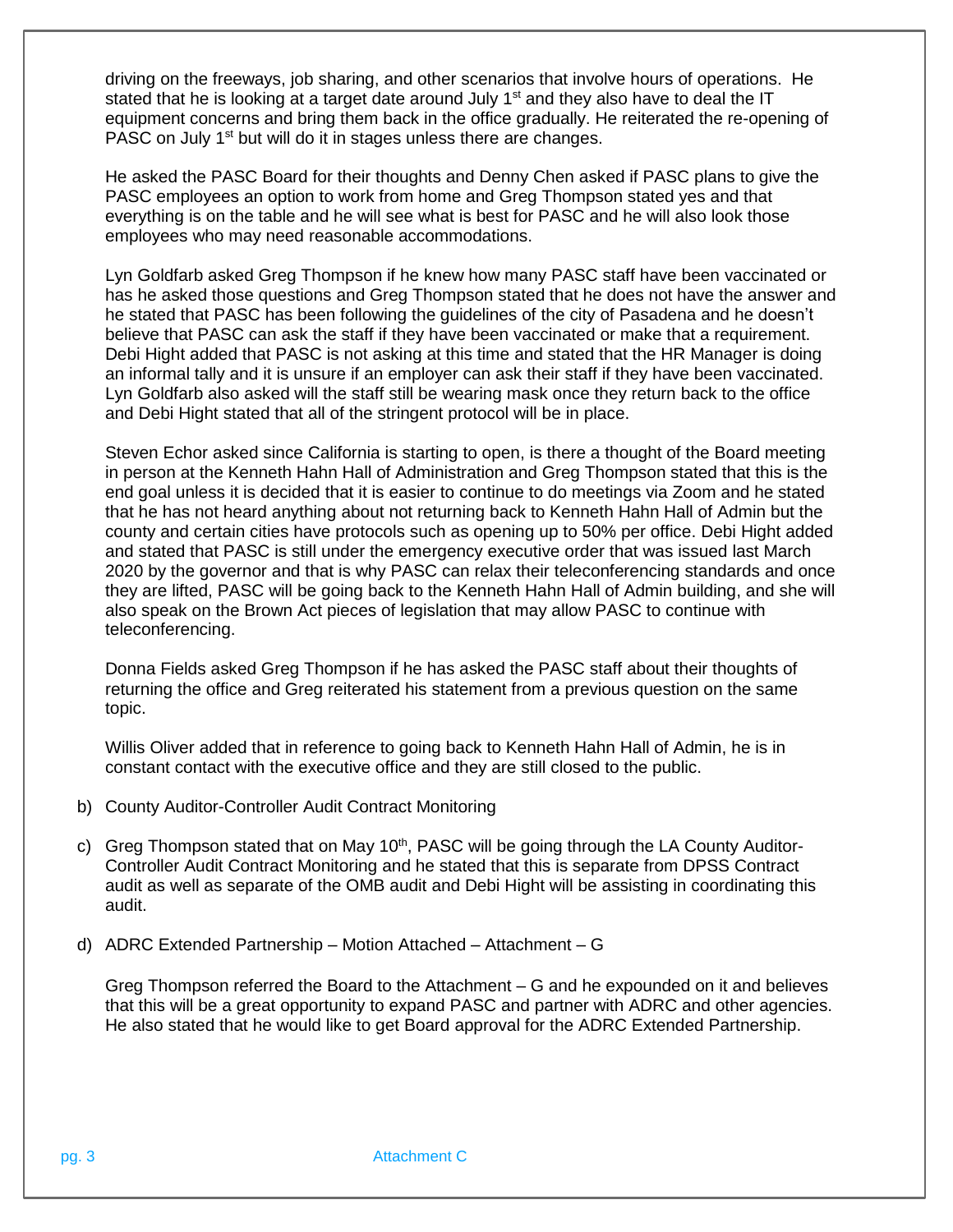Motion reads:

Motion for PASC to become and Extended Partner with Emerging South-Central Los Angeles Aging and Disability Resource Connection (ADRC), and further recognizing the critical role PASC will paly in helping the ADRC develop a strong network of Long-Term Support Services.

Motion to approve the PASC/ADRC partnership moved by Lyn Goldfarb, second by Steven Echor and Cynde Soto, motion passes with consensus.

Lillibeth Navarro talked about the partnership and stated that the state only fund one ADRC per county and LA County is the largest county and hopefully will bring down the federal dollars that it needs. She also stated that they will be supporting the PASC Tele-forums and will work closely with PASC that they are part of every component. She also stated that was please that they were able to help with the BOS motion as well.

Janet Heinritz-Canterbury stated that she has received multiple calls regarding the Tele TownHall forums and the community would like to have them back and she is excited that PASC and ADRC are creating a partnership.

Wilma Ballew commented on Denny Chan's departure.

e) SEIU-PASC Health Plan Dashboard – Luis Bravo

Greg Thompson commented to Denny Chan regarding the SEIU-PASC Health Plan Dash and its progress and completion.

Luis Bravo presented the SEIU-PASC Health Plan Dash document via Zoom which he expounded and elaborated on. He talked about and explained the Registry Advisor Committee and explained what its functions.

He stated that during their health plan committee meeting, it was brought up by SEIU that they wanted to know LA Care's outreach regarding vaccines.

He stated that in March LA Care provided data regarding the members and broke it down by the various demographics, such as age ethnicity, gender etc. and LA Care will provide the data monthly.

They also included data about their call center. The data included calls answered, calls abandoned, grievances and appeals.

He also stated that they are waiting to follow up with SEIU you during their committee meeting and they will go from there.

Lillibeth Navarro asked if the providers are only enrolled in LA Care or with other health care organizations and Luis Bravo stated that the only insurance offered to IHSS homecare providers would be LA Care.

Denny Chan congratulated, thanked and commented on Mr. Bravo's report and asked about the demographic section and that he would like to hear more from LA Care about the numbers declining and see if there is a way to improve those numbers by possibly working with SEIU. He also asked about the LA Care call center and stated that he thinks it would be helpful to get information on why people are calling in and if people got their issues resolved.

pg. 4 **Attachment C**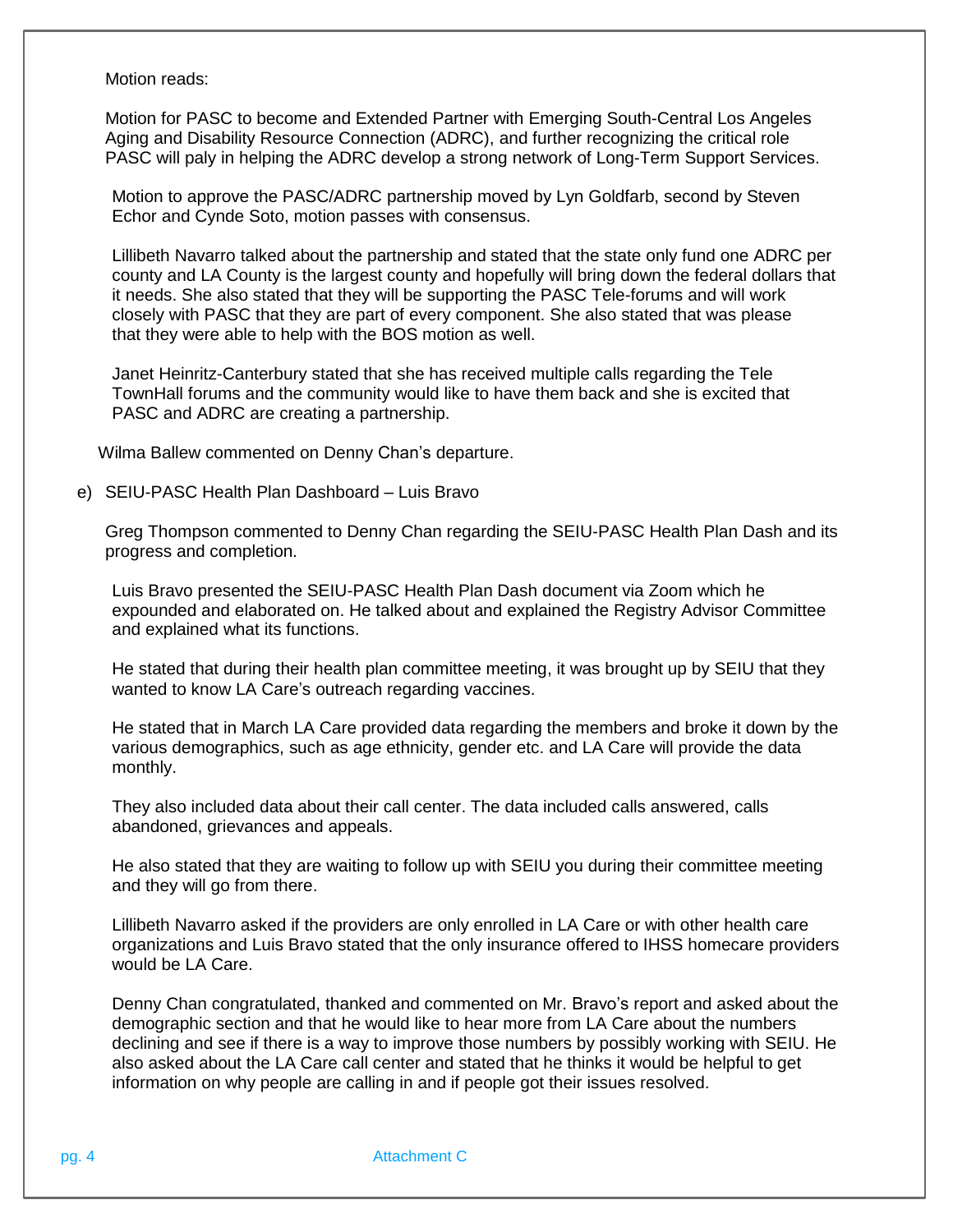Luis Bravo stated that the demographics on race and ethnicity, this information is received from the state and PASC send it to LA Care and she stated the he will be looking in to Denny's concerns and questions and resolutions and LA Care stated that at the next meeting this information will be provided.

Janet Heinritz-Canterbury added that she would like to see PASC with this kind of data detail. Public Comment: A member of the public asked, how many are IHSS family members versus non-relatives and Luis Bravo stated that he does not have that information but will ask LA Care if there is a possibility to get that information.

Donna Fields asked if the Board can receive a copy of the SEIU-PASC Health Plan Dashboard document and Luis Bravo stated that this was intended for the PASC Board and that he will speak with Janet, Greg and Debi and Janet stated that she will get back to the Board on the if this document can be sent as well as sent to SEIU.

The Board also congratulated Luis Bravo on the birth of his son.

Greg Thompson stated that at the next PASC/LA Care meeting, he will get more update data and share that with the Board. He also stated that PASC has Metrex and studies its calls.

8. Report from SEIU 2015 – Wendy Duchen:

Vernita Randall stated that SEIU will be having another COVID vaccine event that was help on Wednesday, May 5<sup>th</sup> from 8am to 3pm and they have approximately 115 Pfizer vaccines available for the community and information was sent to PASC. She also stated that SEIU was having a Cinco De Mayo celebration and all are invited.

Vernita Randall also stated that the call volume to the MAC and most of the calls are regarding benefits and it is mostly COVID related and they have been receiving between 300-400 calls per month and 350-450 calls per month related to ETS. She also asked how can SEIU get assistance to help providers with the new timesheets.

| <b>TOPIC</b>              | <b>UPDATE</b>                                                                                                                                                                                                                                                                                                                                                                                                                                                                                                                                                                                                                                                      |
|---------------------------|--------------------------------------------------------------------------------------------------------------------------------------------------------------------------------------------------------------------------------------------------------------------------------------------------------------------------------------------------------------------------------------------------------------------------------------------------------------------------------------------------------------------------------------------------------------------------------------------------------------------------------------------------------------------|
| <b>IHSS Helpline Data</b> | <b>IHSS Helpline call data for March 2021</b><br>Number of calls received: 167,625 with Average wait time 25:19<br>minutes.<br>Recipient wait time: 16:20 - these calls are handled by Social Workers.<br>$\bullet$<br>Provider wait time: 27:22 - these are calls handled by Senior Clerks.<br>General inquiries/calls:<br>$\bullet$<br>o Questions regarding communications received from CDSS<br>regarding COVID Medical Accompaniment Form<br>Question regard to COVID Sick Paid Leave<br>$\circ$<br>Request changes to provider in the case<br>$\circ$<br>Question regard to W-2<br>$\circ$<br>Following up on receipt of documents mailed to IHSS<br>$\circ$ |
| <b>IHSS Stats</b>         | IHSS Caseload as of April 2021:<br>Consumers - 236,144                                                                                                                                                                                                                                                                                                                                                                                                                                                                                                                                                                                                             |

9. DPSS: Ying Chan reported:

## pg. 5 Attachment C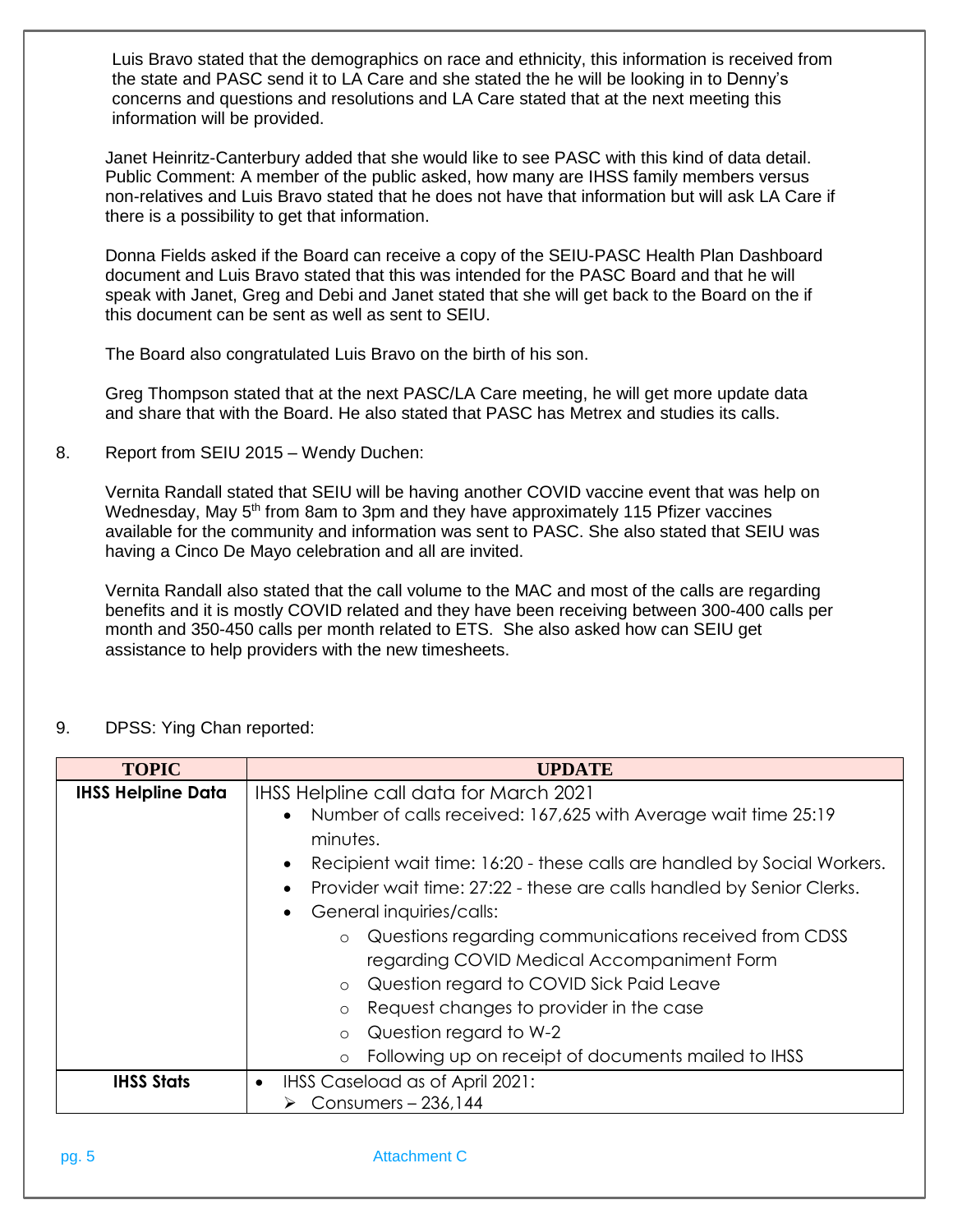|                      | $\triangleright$ Providers – 190,716                                                                                                                                                                                                                                                                                                                                                                                                                                                                                                                                                                                                                                                      |
|----------------------|-------------------------------------------------------------------------------------------------------------------------------------------------------------------------------------------------------------------------------------------------------------------------------------------------------------------------------------------------------------------------------------------------------------------------------------------------------------------------------------------------------------------------------------------------------------------------------------------------------------------------------------------------------------------------------------------|
| <b>DPSS Outreach</b> | California has enacted a Golden State Stimulus payment, and IHSS<br>$\bullet$<br>providers may be eligible to receive this payment. To get this information<br>out, we have added a slider to our DPSS Main page for providers and<br>linked it to our IHSS provider page. A new question was added to our<br>Frequently Asked Questions "How do I qualify for a Golden State Stimulus<br>payment?" with details and links for providers that have questions about<br>the stimulus payment.<br>DPSS continues to work with DPH on COVID-19 Vaccine outreach. Most<br>recently, we have identified the 16+ IHSS homebound consumers to<br>provide in home vaccination information to them. |
| <b>IHSS</b>          | We continue in our efforts to support the public with their needs for<br>DPSS assistance. We continue to primarily serve recipient and<br>providers via phone at the IHSS Helpline. The IHSS Helpline hours are<br>Monday thru Friday from 8am - 5pm, 1-888-822-9622.                                                                                                                                                                                                                                                                                                                                                                                                                     |

Janet Heinritz-Canterbury asked for clarification on the homebound and Ying Chan repeated her statement.

Lyn Goldfarb asked that during the Board zoom meeting, would it be possible to bring the data in a written form and share it and Ying Chan stated that after the Board meeting, the data presented is sent to Willis Oliver and Lyn Goldfarb is asking for it in advance of the Board meeting and Ying Chan stated that she will get back with an answer.

Janet Heinritz-Canterbury stated that the PASC is concerned about the County Auditor's report on IHSS regarding consumers not being able to find a homecare provider in LA County and what is DPSS doing about this situation and Ying Chan stated that she will take the answer back and she explained the reassessment process. Petra Gonzalez added that she will look at that part of the report and follow up.

Denny Chan asked about the hold time and how does it compare to now and the previous months and is DPSS concerned and what is DPSS doing to reduce the amount of call and wait time that people are on hold and Sherri Cheatham interjected and stated that wait time may seem longer in comparison to previous month but keep in mind that DPSS is now dealing with medical accompaniment forms and those call are coming in and the COVID paid sick leave has been extended and these are some reasons for call volume and hold and wait time has increased due to a lot of questions. Sherri Cheatham also stated the medical accompaniment and the COVID paid sick is added work-load that was unexpected and is not funded to add more employees to answer the various calls to reduce the times but they are moving as fast as they can and in the languages they can to address the callers.

Janet Heinritz-Canterbury asked if the Board can get a detailed report on languages and times from the Line Operation for next month and Sherri Cheatham stated that she believes that has been an ongoing request and some of the request are already included in the DPSS monthly report and some of the requests, DPSS are not tracking and that would ne a new request to the vendor top create that report and she is not sure if the department has approved that and she will go back and make the request again and see if anything has changed. Janet Heinritz-Canterbury asked about a more up to date report with new factors and Sherri Cheatham stated that any new requests will take time and takes time from a call and she stated that she can't see that data being captured upfront, but what they may see is on the backend something from the state that is capturing the number of people who are calling in and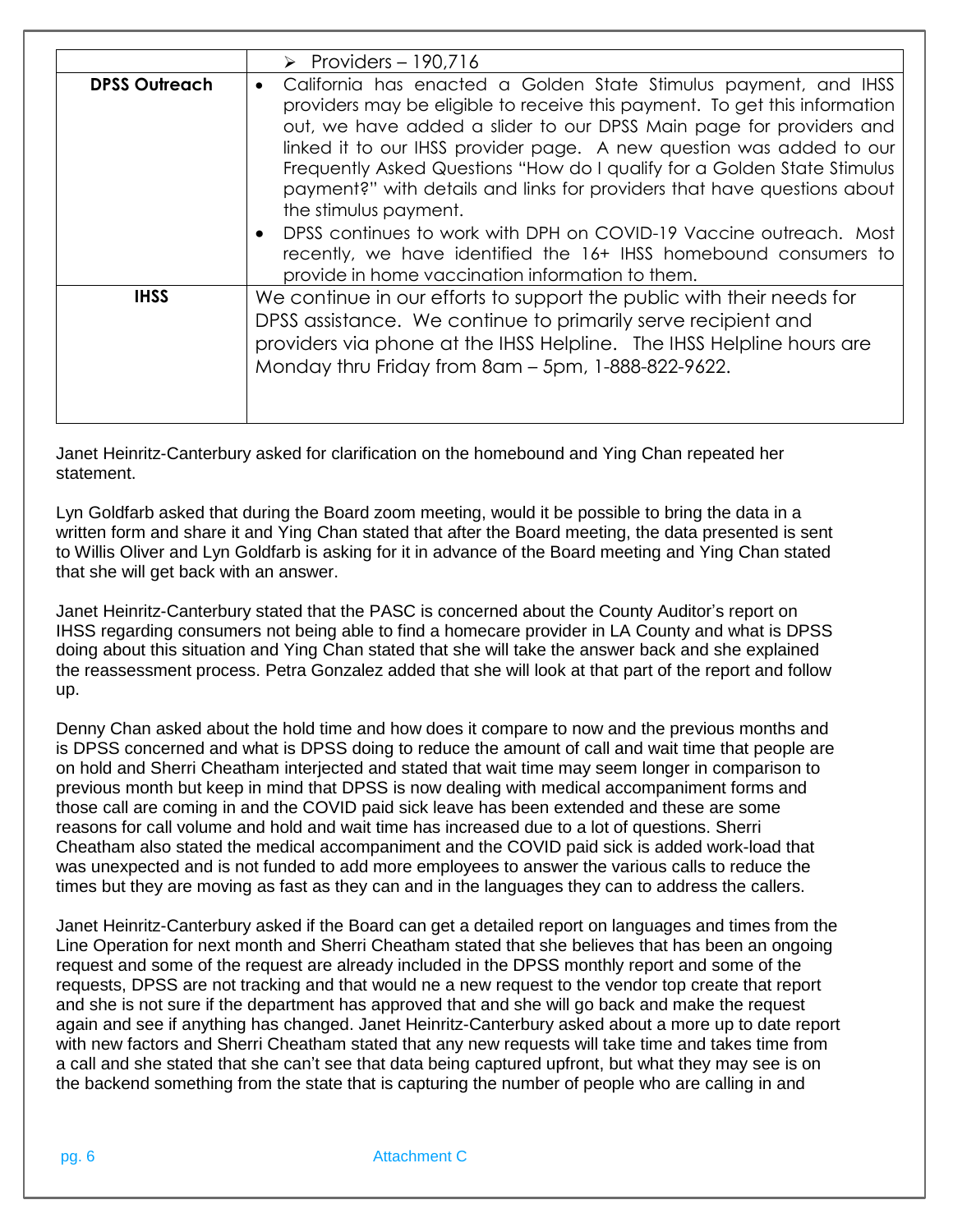making those types of requests such as claims submitted, they may see those number my month and she will check and see if that data is available.

Donna Fields asked about the new orientation letter for the new providers and she asked why the Board didn't receive this information and Ms. Miramontes stated that she would send the website link

and she would like to receive it. Sherri Cheatham stated that Ying Chan and Petra Gonzalez will follow up on that. Lyn Goldfarb elaborated more on this topic.

Lillibeth Navarro asked how does DPSS handle calls from frantic consumers who has lost their providers and Sherri Cheatham stated that when DPSS receives calls what was describe, they try to calm the situation and get the information that is needed, and make sure that by the time they give a warm hand-off to PASC to help them to obtain a provider, there is not long at a frantic pace and PASC is the referral agency.

Public Comment: Connie asked about the PASC BUAP and Janet Heinritz-Canterbury stated that there were 34 requests, 23 were filled, 8 were cancelled, and 12 unable to fill. Mr. Thompson stated that there are various reasons why a BUAP was cancelled.

10. Legislative Update – Debi Hight – Attachment – H 1 & 2

Debi Hight brought the Board's attention to Attachment – H 1 & 2 and she expounded on it.

Debi also stated that she reached out Senator Blanca Rubio's office regarding AB703 and how it came about and she does not have an update at this time.

Donna Fields stated that she is in the district of Richard Bloom and asked, how would she go about getting in contact with him and speak to him and Debi Hight stated yes and if she wanted to voice her support for AB703.

Lillibeth Navarro asked for clarification on AB14 Internet for All and Debi Hight reiterated what was in her report that was included in the Board packet.

- 11. Unfinished/Old Business None
- 12. New Business Future Agenda Items None

13. Closed Session –

a) PASC Contract/CAPA State General Fund Allocation Increase b) PASC Gateway Metro Lease

Open Session – Janet Heinritz-Canterbury reported out and stated that the PASC Board gave the executive director, Greg Thompson authority to sign a new lease agreement.

14. Mission Moments –